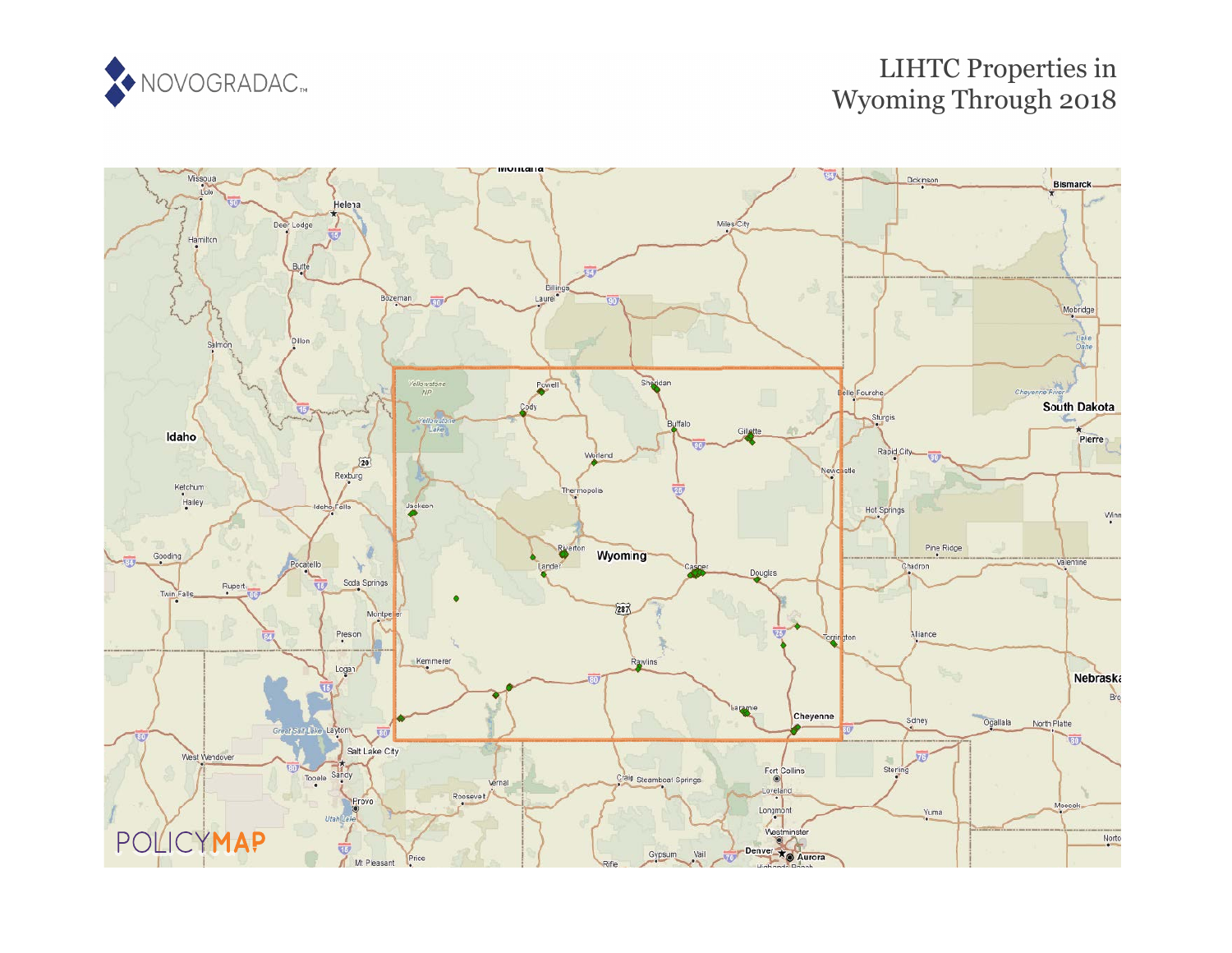| <b>Project Name</b>                                        | <b>Address</b>                                          | <b>City</b>     | <b>State</b> | <b>Zip Code</b> | <b>Nonprofit</b><br><b>Sponsor</b> | <b>Allocation</b><br>Year | <b>Annual</b><br><b>Allocated</b><br><b>Amount</b> | <b>Year Placed<br/>in Service</b> | <b>Construction Type</b>  | <b>Total</b><br><b>Units</b> | Low<br><b>Income</b><br><b>Units</b> | <b>Rent or</b><br><b>Income</b><br><b>Ceiling</b> | <b>Credit</b><br><b>Percentage</b>           | Tax-<br><b>Exempt</b><br><b>Bond</b> | <b>HUD Multi-</b><br><b>Family</b><br><b>Financing/Rental</b><br><b>Assistance</b> |
|------------------------------------------------------------|---------------------------------------------------------|-----------------|--------------|-----------------|------------------------------------|---------------------------|----------------------------------------------------|-----------------------------------|---------------------------|------------------------------|--------------------------------------|---------------------------------------------------|----------------------------------------------|--------------------------------------|------------------------------------------------------------------------------------|
| <b>BUCK CREEK APTS</b>                                     | $1051\,\mathrm{E}\,\mathrm{MONROE}$ POWELL<br><b>ST</b> |                 | WY           | 82435           |                                    | Insufficient<br>Data      | $\$0$                                              | Insufficient<br>Data              | Not Indicated             | ${\bf 8}$                    | $\boldsymbol{0}$                     |                                                   | Not Indicated                                |                                      |                                                                                    |
| COTTONWOOD<br><b>ESTATES II</b>                            | <b>6650 KING</b><br><b>SALMON DR</b>                    | <b>CASPER</b>   | WY           | 82604           |                                    | Insufficient<br>Data      | \$0                                                | Insufficient<br>Data              | Not Indicated             | 39                           | $\bf{0}$                             |                                                   | Not Indicated                                |                                      |                                                                                    |
| GLACIER PLACE APTS 3912 BEECH ST LARAMIE                   |                                                         |                 | WY           | 82070           |                                    | Insufficient<br>Data      | \$0                                                | Insufficient<br>Data              | Not Indicated             | $\mathbf{1}$                 | $\bf{0}$                             |                                                   | Not Indicated                                |                                      |                                                                                    |
| <b>IRONWOOD APTS</b>                                       | $825\to \hbox{SEVENTH}$ POWELL<br>ST                    |                 | WY           | 82435           |                                    | Insufficient<br>Data      | \$0                                                | Insufficient<br>Data              | Not Indicated             | 12                           | $\bf{0}$                             |                                                   | Not Indicated                                |                                      |                                                                                    |
| JUNIPER RIDGE APTS                                         | 1411 MORADO<br><b>DR</b>                                | <b>CASPER</b>   | WY           | 82609           |                                    | Insufficient<br>Data      | $\$0$                                              | Insufficient<br>Data              | Not Indicated             | 53                           | $\bf{0}$                             |                                                   | Not Indicated                                |                                      |                                                                                    |
| OREGON TRAIL APTS                                          | 2 W<br>CHUGWATER<br><b>BLDGA</b>                        | <b>GUERNSEY</b> | WY           |                 |                                    | Insufficient<br>Data      | \$0                                                | Insufficient<br>Data              | Not Indicated             | 12                           | $\bf{0}$                             |                                                   | Not Indicated                                |                                      |                                                                                    |
| WILLOW CREEK APTS                                          | 2730 COUGAR<br>AVE                                      | CODY            | WY           | 82414           |                                    | Insufficient<br>Data      | <sub>so</sub>                                      | Insufficient<br>Data              | Not Indicated             | $7\phantom{.0}$              | $\bf{0}$                             |                                                   | Not Indicated                                |                                      |                                                                                    |
| <b>AVOCA APTS</b>                                          | 1359 AVOCA PL SHERIDAN                                  |                 | WY           | 82801           |                                    | 1987                      | \$14,114                                           | 1987                              | Acquisition and Rehab 74  |                              | 74                                   | 60% AMGI                                          | $30$ % present $\hbox{~~No}$<br>value        |                                      |                                                                                    |
| DEL MAR HOUSING<br>ASSOC                                   | 811 E LINCOLN GILLETTE<br>ST                            |                 | <b>WY</b>    | 82716           |                                    | 1988                      | \$35,556                                           | 1988                              | Acquisition and Rehab 20  |                              | 20                                   | 60% AMGI                                          | $30\,\%$ present $\quad$ No $\quad$<br>value |                                      |                                                                                    |
| SPRING HILL<br><b>HOUSING ASSOC</b>                        | 550 S WALSH<br>DR                                       | <b>CASPER</b>   | WY           | 82609           |                                    | 1988                      | \$383,033                                          | 1988                              | Acquisition and Rehab 127 |                              | $\bf{0}$                             | 60% AMGI                                          | Both 30% and<br>70% present No<br>value      |                                      |                                                                                    |
| <b>JACKSON APTS</b>                                        | 2196 CORNER<br><b>CREEK LN</b>                          | <b>JACKSON</b>  | WY           | 83001           |                                    | 1988                      | \$52,667                                           | 1989                              | Acquisition and Rehab 27  |                              | $\sqrt{27}$                          | $60\%$ AMGI                                       | $30$ % present $\;\;$ No $\;$<br>value       |                                      |                                                                                    |
| JOYCE DRYDEN-<br><b>SINGLE FAMILY</b><br><b>HOMES</b>      | 1447 SHERIDAN CASPER<br>DR                              |                 | WY           | 82604           |                                    | 1990                      | $\$0$                                              | 1990                              | Acquisition and Rehab 4   |                              | $\overline{4}$                       |                                                   | $30$ % present $\hbox{~~No}$<br>value        |                                      |                                                                                    |
| <b>OWL CREEK APTS</b>                                      | 2220 ROSE LN RIVERTON                                   |                 | WY           | 82501           |                                    | 1991                      | \$92,521                                           | 1991                              | <b>New Construction</b>   | 48                           | 48                                   | 60% AMGI                                          | 30 % present $\text{No}$<br>value            |                                      |                                                                                    |
| <b>TORRINGTON APTS</b>                                     | 1309 E 17TH AVE TORRINGTON                              |                 | WY           | 82240           | $\rm No$                           | 1991                      | \$41,959                                           | 1992                              | <b>New Construction</b>   | 25                           | $25\,$                               | 60% AMGI                                          | $30$ % present $$\rm{No}$$<br>value          |                                      |                                                                                    |
| GREEN ROCK VILLAGE 700 CROSSBOW GREEN RIVER<br><b>APTS</b> | DR                                                      |                 | WY           | 82935           | No                                 | 1993                      | \$84,676                                           | 1994                              | <b>New Construction</b>   | 48                           | 48                                   | 60% AMGI                                          | $30$ % present $\;\;$ No $\;$<br>value       |                                      |                                                                                    |

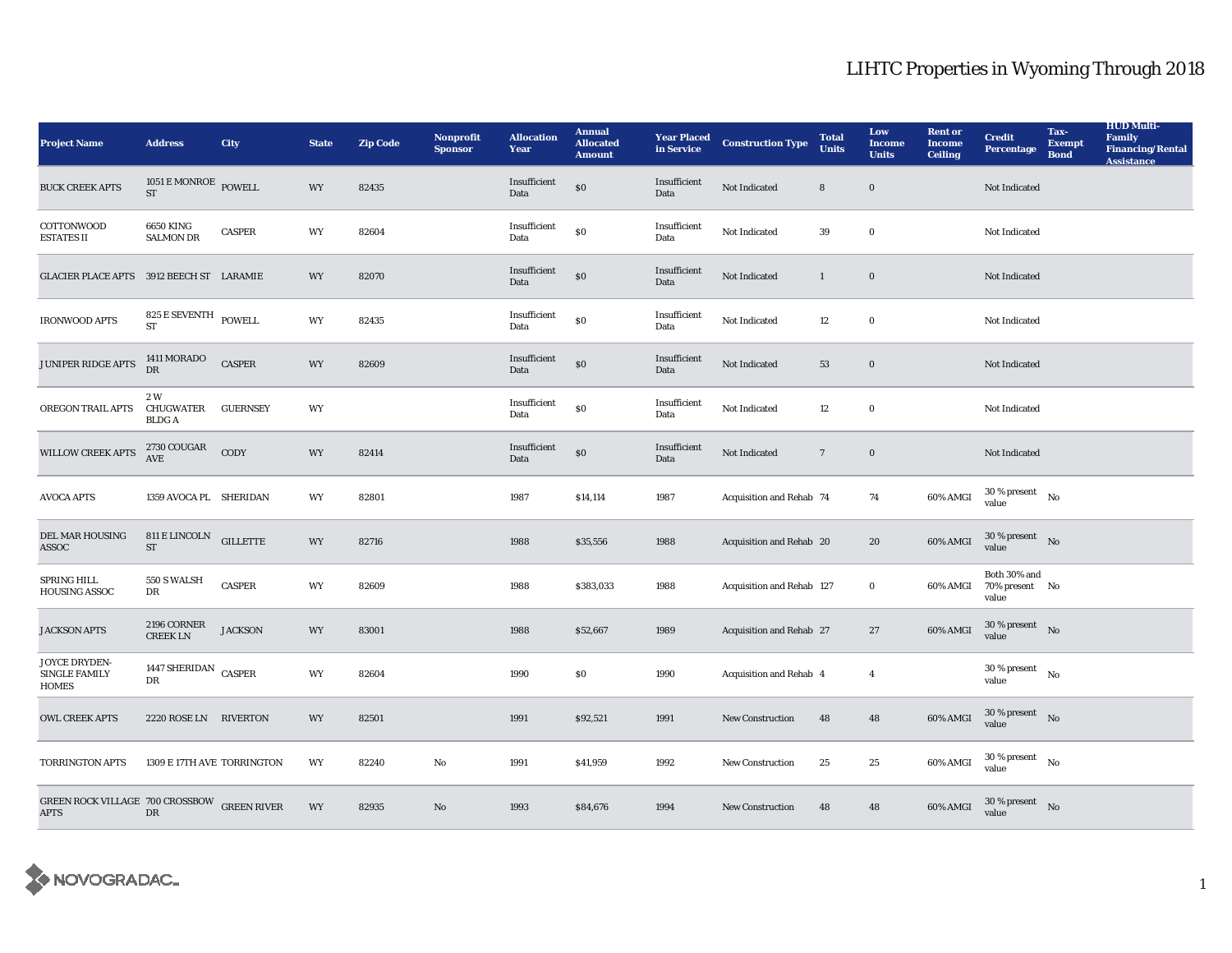| <b>Project Name</b>                                            | <b>Address</b>                                  | <b>City</b>     | <b>State</b> | <b>Zip Code</b> | <b>Nonprofit</b><br><b>Sponsor</b> | <b>Allocation</b><br>Year | <b>Annual</b><br><b>Allocated</b><br><b>Amount</b> |      | <b>Year Placed Construction Type</b><br>in Service <b>Construction</b> Type | <b>Total</b><br><b>Units</b> | Low<br><b>Income</b><br><b>Units</b> | <b>Rent or</b><br><b>Income</b><br><b>Ceiling</b> | <b>Credit</b><br>Percentage                | Tax-<br><b>Exempt</b><br><b>Bond</b> | <b>HUD Multi-</b><br><b>Family</b><br><b>Financing/Rental</b><br><b>Assistance</b> |
|----------------------------------------------------------------|-------------------------------------------------|-----------------|--------------|-----------------|------------------------------------|---------------------------|----------------------------------------------------|------|-----------------------------------------------------------------------------|------------------------------|--------------------------------------|---------------------------------------------------|--------------------------------------------|--------------------------------------|------------------------------------------------------------------------------------|
| HOMESTEAD APTS                                                 | 1100 AVOCA CT SHERIDAN                          |                 | WY           | 82801           |                                    | 1994                      | \$38,796                                           | 1995 | New Construction                                                            | 16                           | ${\bf 16}$                           | 60% AMGI                                          | 30 % present<br>value                      | No                                   |                                                                                    |
| <b>CRYSTAL COVE APTS</b>                                       | $1619$ BIG HORN $\rm CODY$                      |                 | <b>WY</b>    | 82414           |                                    | 1995                      | \$27,418                                           | 1996 | Acquisition and Rehab 24                                                    |                              | 24                                   | 50% AMGI                                          | $30$ % present $\quad$ No $\quad$<br>value |                                      |                                                                                    |
| CRYSTAL COVE APTS II $^{1605\, {\rm BIG}}_{\rm AVE}$ HORN CODY |                                                 |                 | WY           | 82414           |                                    | 1995                      | \$31,300                                           | 1996 | Acquisition and Rehab 24                                                    |                              | 24                                   | $50\%$ AMGI                                       | $30$ % present $\quad$ No $\quad$<br>value |                                      |                                                                                    |
| PARKWAY EAST APTS                                              | 2010 SAGE<br>CROSSING AVE                       | WORLAND         | WY           | 82401           |                                    | 1995                      | \$43,118                                           | 1996 | <b>New Construction</b>                                                     | 23                           | 23                                   | 60% AMGI                                          | $30\,\%$ present $$\rm{No}$$ value         |                                      |                                                                                    |
| COTTONWOOD ESTATE: 3585 GILA BND CASPER                        |                                                 |                 | WY           | 82604           |                                    | 1994                      | \$618,808                                          | 1996 | <b>New Construction</b>                                                     | 79                           | 79                                   | 60% AMGI                                          | 70 % present $\qquad N$ o<br>value         |                                      |                                                                                    |
| <b>DEWAL ASSOC</b>                                             | $550 \, {\rm CHEYENNE} \quad {\rm EVANSTON}$ DR |                 | WY           | 82930           |                                    | 1996                      | \$28,286                                           | 1997 | Acquisition and Rehab 24                                                    |                              | 24                                   | 60% AMGI                                          | $30\,\%$ present $$\rm{No}$$ value         |                                      |                                                                                    |
| EASTLAND VILLAGE AP' $_{\rm CT}^{5825}$ EASTLAND CHEYENNE      |                                                 |                 | WY           | 82001           |                                    | 1995                      | \$624,576                                          | 1997 | New Construction                                                            | 112                          | 112                                  | 60% AMGI                                          | $70\,\%$ present $$$ No value              |                                      |                                                                                    |
| FOXCREST ELDERLY H(4125 COX CT                                 |                                                 | <b>CHEYENNE</b> | <b>WY</b>    | 82001           |                                    | 1996                      | \$329,135                                          | 1997 | <b>New Construction</b>                                                     | 56                           | 56                                   | 60% AMGI                                          | 70 % present $N$ o<br>value                |                                      |                                                                                    |
| MOUNTAINSIDE APTS PERSHING                                     | 4109 E<br><b>BLVD</b>                           | <b>CHEYENNE</b> | WY           | 82001           |                                    | 1997                      | \$312,758                                          | 1997 | <b>New Construction</b>                                                     | 157                          | 155                                  | 60% AMGI                                          | $30\,\%$ present $\quad$ Yes value         |                                      |                                                                                    |
| PIONEER HOMESTEAD 835 E HANSEN<br><b>APTS II</b>               | $\operatorname{AVE}$                            | <b>JACKSON</b>  | WY           | 83001           |                                    | 1995                      | \$113,531                                          | 1997 | <b>New Construction</b>                                                     | 25                           | 25                                   | $50\%$ AMGI                                       | $30\,\%$ present $$$ No value              |                                      |                                                                                    |
| <b>TOWNHOUSE APTS</b>                                          | <b>2438 TOWN</b><br><b>HOUSE PL</b>             | <b>SHERIDAN</b> | WY           | 82801           |                                    | 1996                      | \$106,450                                          | 1997 | <b>New Construction</b>                                                     | 23                           | 23                                   | <b>50% AMGI</b>                                   | 70 % present $$_{\rm No}$$<br>value        |                                      |                                                                                    |
| PARKVIEW APTS I                                                | $749$ N BECKMAN $_{\rm{POWELL}}$<br><b>ST</b>   |                 | WY           | 82435           |                                    | 1997                      | \$16,378                                           | 1998 | Acquisition and Rehab 24                                                    |                              | 24                                   | 60% AMGI                                          | $30\,\%$ present $$\rm{No}$$ value         |                                      |                                                                                    |
| PERSHING POINTE                                                | 1911 RAINBOW CHEYENNE<br>RD                     |                 | WY           | 82001           |                                    | 1996                      | \$498,404                                          | 1998 | New Construction                                                            | 87                           | ${\bf 87}$                           | 50% AMGI                                          | 70 % present $$\rm{No}$$<br>value          |                                      |                                                                                    |
| PERSHING POINTE II                                             | 1900 RAINBOW CHEYENNE<br>RD                     |                 | WY           | 82001           |                                    | 1997                      | \$244,437                                          | 1998 | <b>New Construction</b>                                                     | 41                           | 41                                   | <b>50% AMGI</b>                                   | 70 % present $\hbox{No}$<br>value          |                                      |                                                                                    |
| <b>BUFFALO RUN</b><br><b>RESIDENTIALS</b>                      | 808 W BUFFALO $_{\rm RAWLINS}$<br><b>ST</b>     |                 | WY           | 82301           | No                                 | 1997                      | \$114,615                                          | 1999 | Acquisition and Rehab 28                                                    |                              | 28                                   | 50% AMGI                                          | Both 30% and<br>70% present No<br>value    |                                      |                                                                                    |

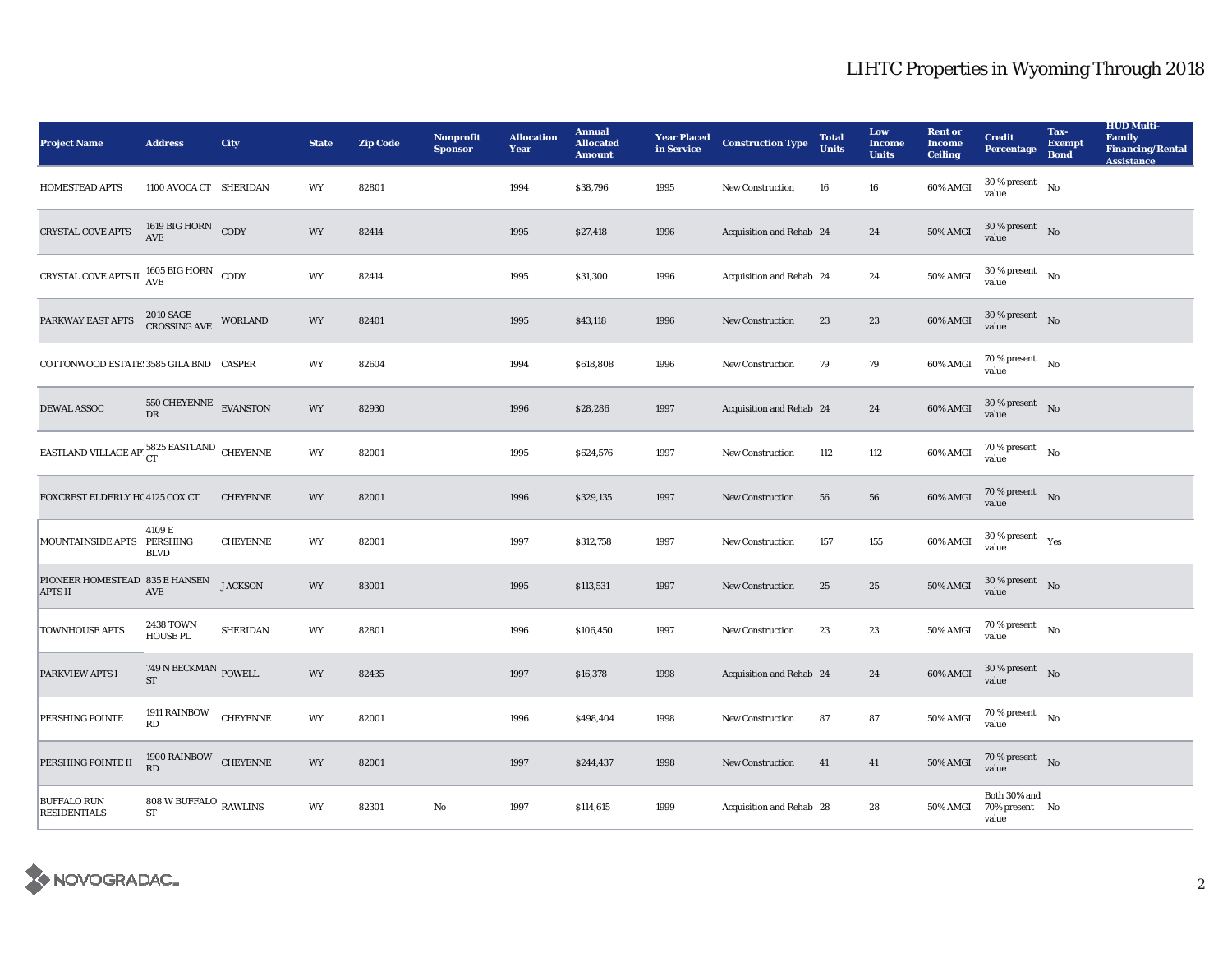| <b>Project Name</b>                            | <b>Address</b>                           | City            | <b>State</b> | <b>Zip Code</b> | <b>Nonprofit</b><br><b>Sponsor</b> | <b>Allocation</b><br>Year | <b>Annual</b><br><b>Allocated</b><br><b>Amount</b> | <b>Year Placed<br/>in Service</b> | <b>Construction Type</b> | <b>Total</b><br><b>Units</b> | Low<br><b>Income</b><br><b>Units</b> | <b>Rent or</b><br><b>Income</b><br><b>Ceiling</b> | <b>Credit</b><br>Percentage           | Tax-<br><b>Exempt</b><br><b>Bond</b> | <b>HUD Multi-</b><br><b>Family</b><br><b>Financing/Rental</b><br><b>Assistance</b> |
|------------------------------------------------|------------------------------------------|-----------------|--------------|-----------------|------------------------------------|---------------------------|----------------------------------------------------|-----------------------------------|--------------------------|------------------------------|--------------------------------------|---------------------------------------------------|---------------------------------------|--------------------------------------|------------------------------------------------------------------------------------|
| <b>GRANDVIEW APTS</b>                          | $2012$ PIONEER<br>AVE                    | CODY            | WY           | 82414           | $\rm No$                           | 1998                      | \$38,543                                           | 1999                              | New Construction         | 24                           | 24                                   | 60% AMGI                                          | $30$ % present $\hbox{~No}$<br>value  |                                      |                                                                                    |
| <b>PARKVIEW SENIOR</b><br><b>APTS</b>          | $301\,\mathrm{W\,WARLOW}$ GILLETTE<br>DR |                 | WY           | 82716           | No                                 | 1998                      | \$86,563                                           | 1999                              | <b>New Construction</b>  | 20                           | 20                                   | 60% AMGI                                          | 70 % present $\qquad$ No<br>value     |                                      |                                                                                    |
| <b>SHANDON PARK</b>                            | 3020 LERWICK RAWLINS<br>DR               |                 | WY           | 82301           | No                                 | 1998                      | \$192,767                                          | 1999                              | <b>New Construction</b>  | 34                           | 34                                   | 60% AMGI                                          | 70 % present $\quad N$ o<br>value     |                                      |                                                                                    |
| <b>ASPEN COURT APTS</b>                        | 760 LANDMARK CASPER<br>DR                |                 | WY           | 82609           | No                                 | 1999                      | \$331,130                                          | 2000                              | <b>New Construction</b>  | 150                          | 150                                  | 60% AMGI                                          | $30\,\%$ present $\quad$ Yes<br>value |                                      |                                                                                    |
| <b>CONNEMARA APTS</b>                          | 2126 BINFORD<br><b>ST</b>                | LARAMIE         | WY           | 82072           | No                                 | 1999                      | \$283,752                                          | 2000                              | <b>New Construction</b>  | 48                           | 48                                   | 60% AMGI                                          | 70 % present $\hbox{No}$<br>value     |                                      |                                                                                    |
| <b>POWELL ELDERLY</b><br>HOUSING               | 1283W<br><b>SEVENTH ST</b>               | <b>POWELL</b>   | WY           | 82435           | Yes                                | 1999                      | \$98,402                                           | 2000                              | <b>New Construction</b>  | 20                           | 20                                   | 60% AMGI                                          | 70 % present $$N{\rm o}$$<br>value    |                                      |                                                                                    |
| <b>WENTWORTH APTS</b>                          | 96 E HAYDEN<br>$\operatorname{AVE}$      | <b>EVANSTON</b> | WY           | 82930           | No                                 | 1999                      | \$157,726                                          | 2000                              | <b>New Construction</b>  | 24                           | 24                                   | 60% AMGI                                          | 70 % present $\quad$ No<br>value      |                                      |                                                                                    |
| AIRPORT RD PROJECT                             | 1280 QUIVER<br>IN                        | <b>RIVERTON</b> | <b>WY</b>    | 82501           | Yes                                | 1999                      | \$130,302                                          | 2001                              | <b>New Construction</b>  | 20                           | 20                                   | 60% AMGI                                          | 70 % present $\qquad N$ o<br>value    |                                      |                                                                                    |
| <b>COLLEGE HILL APTS</b>                       | $3012$ COLLEGE RIVERTON HILL DR          |                 | WY           | 82501           |                                    | 2000                      | \$341,564                                          | 2002                              | <b>New Construction</b>  | 48                           | 48                                   | 60% AMGI                                          | $70\,\%$ present $$\rm{No}$$ value    |                                      |                                                                                    |
| PERSHING POINTE<br>PHASE III                   | 1900 RAINBOW CHEYENNE<br>RD              |                 | WY           | 82001           |                                    | 2001                      | \$92,072                                           | 2002                              | <b>New Construction</b>  | 60                           | 60                                   | <b>50% AMGI</b>                                   | 70 % present $$N{\rm o}$$<br>value    |                                      |                                                                                    |
| <b>AMBER VALLEY</b><br><b>ESTATES PHASE II</b> | 868 BADGER LN MILLS                      |                 | WY           |                 |                                    | 2001                      | \$239,798                                          | 2003                              | New Construction         | $36\,$                       | $\bf 35$                             | 50% AMGI                                          | $70\%$ present No<br>value            |                                      |                                                                                    |
| <b>CLOUD PEAK VISTAS</b>                       | 150 GLENCOE<br><b>WAY</b>                | <b>BUFFALO</b>  | WY           | 82834           |                                    | 2001                      | \$176,306                                          | 2003                              | <b>New Construction</b>  | 30                           | $30\,$                               | 50% AMGI                                          | $70\,\%$ present $$$ No value         |                                      |                                                                                    |
| <b>COURTYARDS AT</b><br><b>SHERIDAN</b>        | 1751 S<br>SHERIDAN AVE SHERIDAN          |                 | WY           | 82801           |                                    | 2001                      | \$379,924                                          | 2003                              | <b>New Construction</b>  | 59                           | 59                                   | <b>50% AMGI</b>                                   | 70 % present No<br>value              |                                      |                                                                                    |
| <b>CREEKSIDE COURT</b>                         | 2076 S<br>SHERIDAN AVE SHERIDAN          |                 | WY           | 82801           |                                    | 2001                      | \$273,661                                          | 2003                              | New Construction         | 50                           | 50                                   | 50% AMGI                                          | 70 % present $\qquad N$ o<br>value    |                                      |                                                                                    |
| <b>DESERT RUN APTS</b>                         | 1001 DESERT<br><b>HILLS CIR</b>          | <b>GILLETTE</b> | WY           | 82716           |                                    | 2001                      | \$478,648                                          | 2003                              | <b>New Construction</b>  | 75                           | 75                                   | 60% AMGI                                          | $70\,\%$ present $$$ No value         |                                      |                                                                                    |

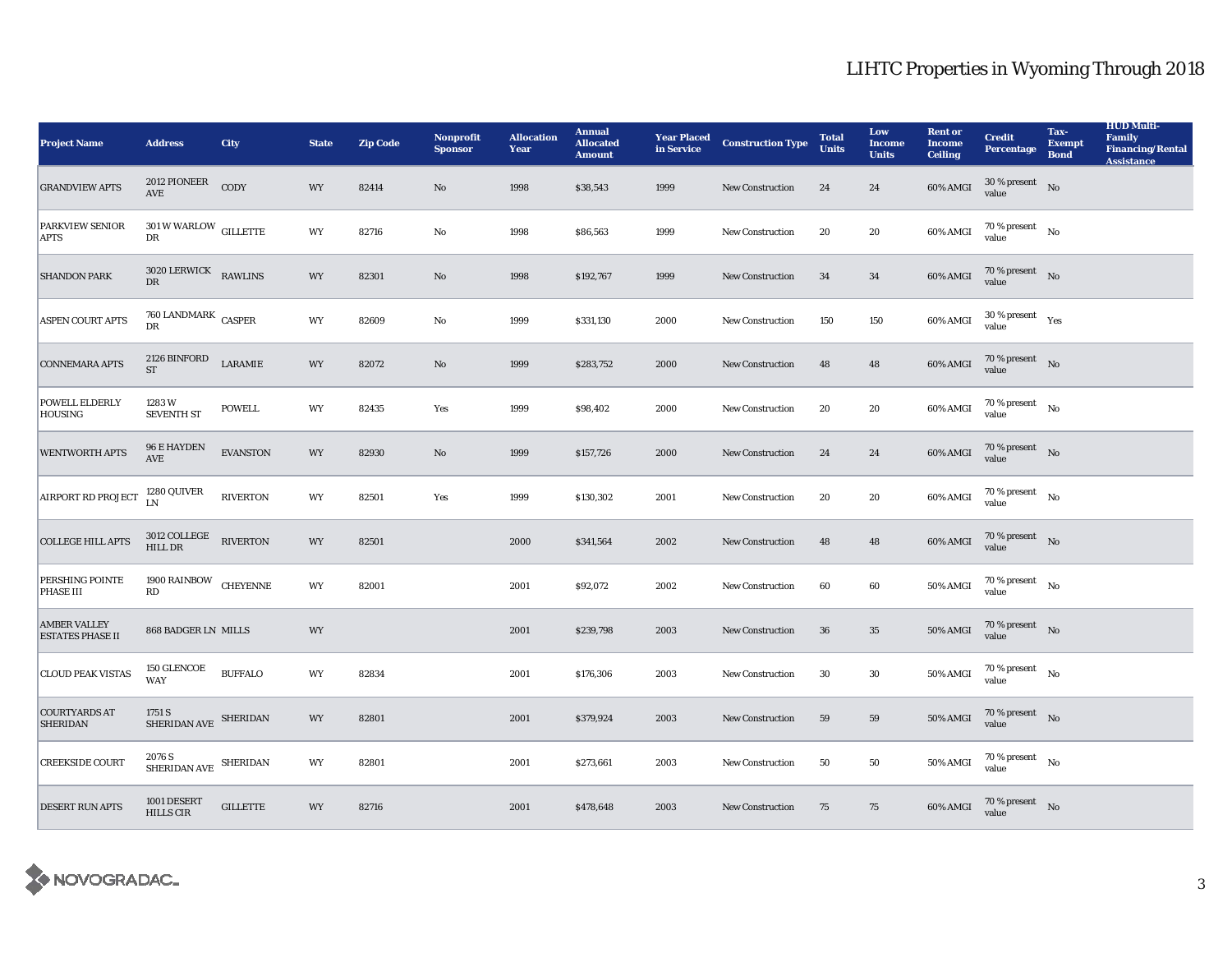| <b>Project Name</b>                                         | <b>Address</b>                          | <b>City</b>                         | <b>State</b> | <b>Zip Code</b> | <b>Nonprofit</b><br><b>Sponsor</b> | <b>Allocation</b><br>Year | <b>Annual</b><br><b>Allocated</b><br><b>Amount</b> | <b>Year Placed<br/>in Service</b> | <b>Construction Type</b>  | <b>Total</b><br><b>Units</b> | Low<br><b>Income</b><br><b>Units</b> | <b>Rent or</b><br><b>Income</b><br><b>Ceiling</b> | <b>Credit</b><br><b>Percentage</b>               | Tax-<br><b>Exempt</b><br><b>Bond</b> | <b>HUD Multi-</b><br><b>Family</b><br><b>Financing/Rental</b><br><b>Assistance</b> |
|-------------------------------------------------------------|-----------------------------------------|-------------------------------------|--------------|-----------------|------------------------------------|---------------------------|----------------------------------------------------|-----------------------------------|---------------------------|------------------------------|--------------------------------------|---------------------------------------------------|--------------------------------------------------|--------------------------------------|------------------------------------------------------------------------------------|
| FAIRWAY                                                     | $1020\,{\rm COUNTRY}$<br><b>CLUB RD</b> | <b>GILLETTE</b>                     | WY           | 82718           |                                    | 2001                      | \$398,469                                          | 2003                              | <b>New Construction</b>   | 58                           | 58                                   | <b>50% AMGI</b>                                   | $70$ % present<br>value                          | No                                   |                                                                                    |
| <b>CARRINGTON POINTE 2475 CASCADE</b><br><b>APTS</b>        | $_{\rm DR}$                             | <b>ROCK SPRINGS</b>                 | WY           | 82901           |                                    | 2002                      | \$444,796                                          | 2004                              | <b>New Construction</b>   | 60                           | 60                                   | 60% AMGI                                          | 70 % present $N$ o<br>value                      |                                      |                                                                                    |
| DESERT RUN APTS II                                          | 1101 DESERT<br><b>HILLS CIR</b>         | <b>GILLETTE</b>                     | WY           | 82716           |                                    | 2002                      | \$375,222                                          | 2004                              | New Construction          | 54                           | 54                                   | 60% AMGI                                          | $70$ % present $\quad$ No $\quad$<br>value       |                                      |                                                                                    |
| <b>RIVER RUN APTS</b>                                       | 1210 S 17TH ST LARAMIE                  |                                     | WY           | 82070           |                                    | 2002                      | \$258,602                                          | 2004                              | <b>New Construction</b>   | 35                           | 35                                   | 60% AMGI                                          | 70 % present $\quad N$ o<br>value                |                                      |                                                                                    |
| <b>WIND RIVER APTS</b>                                      | 100 N WIND<br><b>RIVER DR</b>           | <b>DOUGLAS</b>                      | WY           | 82633           |                                    | 2002                      | \$299,061                                          | 2004                              | <b>New Construction</b>   | 42                           | 42                                   | 60% AMGI                                          | 70 % present $\qquad N$ o<br>value               |                                      |                                                                                    |
| <b>KARNS HILLSIDE</b><br><b>AFFORDABLE</b><br>HOUSING       | 580 RODEO DR JACKSON                    |                                     | WY           | 83001           |                                    | 2002                      | \$306,438                                          | 2004                              | <b>New Construction</b>   | 24                           | 24                                   | 60% AMGI                                          | $70\,\%$ present $$\rm{No}$$ value               |                                      |                                                                                    |
| <b>BICENTENNIAL APT</b><br><b>VILLLAGE</b>                  | DR                                      | $3723\,\mbox{MADISON}$ ROCK SPRINGS | WY           | 82901           |                                    | 2005                      | \$457,270                                          | 2005                              | Acquisition and Rehab 101 |                              | 101                                  |                                                   | Both 30% and<br>50% AMGI 70% present No<br>value |                                      |                                                                                    |
| <b>CAPITAL GREENS AT</b><br><b>HARMONY</b>                  | $940$ W COLLEGE $\,$ CHEYENNE<br>DR     |                                     | <b>WY</b>    | 82007           |                                    | 2003                      | \$428,137                                          | 2005                              | <b>New Construction</b>   | 65                           | 65                                   | 60% AMGI                                          | 70 % present $\quad$ No<br>value                 |                                      |                                                                                    |
| <b>CENTRAL PINES</b>                                        | 2600<br>FLEETWOOD PL CASPER             |                                     | WY           | 82604           |                                    | 2003                      | \$372,591                                          | 2005                              | <b>New Construction</b>   | 52                           | 52                                   | 60% AMGI                                          | $70$ % present $$N{\rm o}$$<br>value             |                                      |                                                                                    |
| PIONEER HOMESTEAD 280 RANCHER JACKSON<br><b>APTS III</b>    | $\operatorname{ST}$                     |                                     | <b>WY</b>    | 83001           |                                    | 2003                      | \$206,141                                          | 2005                              | <b>New Construction</b>   | 25                           | 25                                   | 60% AMGI                                          | $70$ % present $\;\;$ No $\;$<br>value           |                                      |                                                                                    |
| <b>RIVER RUN APTS II</b>                                    | 1338 S 17TH ST LARAMIE                  |                                     | WY           | 82070           |                                    | 2003                      | \$219,175                                          | 2005                              | <b>New Construction</b>   | 27                           | 27                                   | 50% AMGI                                          | 70 % present $\qquad N$ o<br>value               |                                      |                                                                                    |
| LEXINGTON HILLS AT 514 DESMET DR CHEYENNE<br><b>HARMONY</b> |                                         |                                     | WY           | 82007           |                                    | 2004                      | \$636,488                                          | 2006                              | <b>New Construction</b>   | 83                           | 83                                   | 50% AMGI                                          | 70 % present $\;$ No $\;$<br>value               |                                      |                                                                                    |
| CONCORD VILLAGE                                             | 1122 W ALLISON CHEYENNE<br>RD           |                                     | WY           | 82007           |                                    | 2004                      | \$284,991                                          | 2006                              | <b>New Construction</b>   | 47                           | 47                                   | 50% AMGI                                          | $70$ % present $_{\rm No}$<br>value              |                                      |                                                                                    |
| <b>COLLEGE HILL APTS</b><br><b>PHASE II</b>                 | <b>615 EAGLE DR RIVERTON</b>            |                                     | WY           | 82501           |                                    | 2004                      | \$259,652                                          | 2006                              | <b>New Construction</b>   | 32                           | $32\,$                               | 60% AMGI                                          | 70 % present $\hbox{No}$<br>value                |                                      |                                                                                    |
| COTTONWOOD<br><b>TERRACE I</b>                              | 705 W SIXTH ST GILLETTE                 |                                     | WY           | 82716           |                                    | 2004                      | \$452,128                                          | 2006                              | <b>New Construction</b>   | 50                           | 50                                   | 60% AMGI                                          | $70$ % present $$\rm{No}$$<br>value              |                                      |                                                                                    |

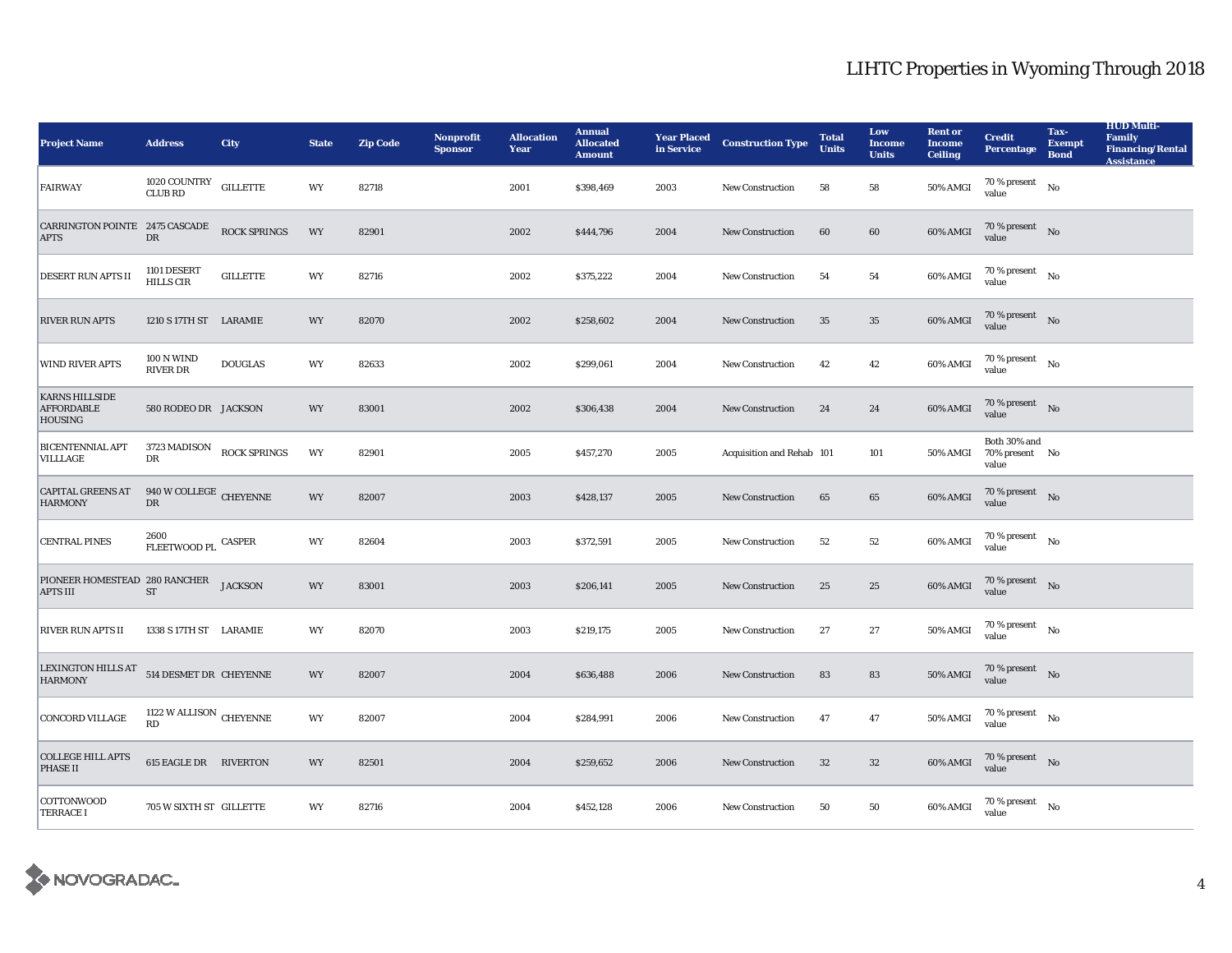| <b>Project Name</b>                                | <b>Address</b>                          | <b>City</b>     | <b>State</b> | <b>Zip Code</b> | <b>Nonprofit</b><br><b>Sponsor</b> | <b>Allocation</b><br>Year | <b>Annual</b><br><b>Allocated</b><br><b>Amount</b> | <b>Year Placed<br/>in Service</b> | <b>Construction Type</b> | <b>Total</b><br><b>Units</b> | Low<br><b>Income</b><br><b>Units</b> | <b>Rent or</b><br><b>Income</b><br><b>Ceiling</b> | <b>Credit</b><br><b>Percentage</b>               | Tax-<br><b>Exempt</b><br><b>Bond</b> | <b>HUD Multi-</b><br><b>Family</b><br><b>Financing/Rental</b><br><b>Assistance</b> |
|----------------------------------------------------|-----------------------------------------|-----------------|--------------|-----------------|------------------------------------|---------------------------|----------------------------------------------------|-----------------------------------|--------------------------|------------------------------|--------------------------------------|---------------------------------------------------|--------------------------------------------------|--------------------------------------|------------------------------------------------------------------------------------|
| PARKSIDE APTS                                      | 103 E WALNUT<br><b>ST</b>               | <b>GILLETTE</b> | WY           | 82718           |                                    | 2006                      | \$458,840                                          | 2007                              | New Construction         | 93                           | $\bf 93$                             | $50\%$ AMGI                                       | 70 % present $\qquad$ No<br>value                |                                      |                                                                                    |
| <b>ROCK BUTTE APTS</b>                             | 1430 W TETON GREEN RIVER<br><b>BLVD</b> |                 | WY           | 82935           |                                    | 2006                      | \$274,830                                          | 2007                              | Acquisition and Rehab 69 |                              | 69                                   | 60% AMGI                                          | Both 30% and<br>70% present No<br>value          |                                      |                                                                                    |
| WYOMING NATIONAL 204 E SECOND<br><b>FLATS</b>      | $\operatorname{ST}$                     | <b>CASPER</b>   | WY           | 82601           |                                    | 2005                      | \$763,900                                          | 2007                              | Acquisition and Rehab 44 |                              | 44                                   |                                                   | Both 30% and<br>60% AMGI 70% present No<br>value |                                      |                                                                                    |
| <b>AUTUMN RIDGE</b><br><b>COMMONS</b>              | 752 EVANS ST LARAMIE                    |                 | WY           | 82070           |                                    | 2006                      | \$490,280                                          | 2008                              | New Construction         | 47                           | 47                                   | 50% AMGI                                          | $70$ % present $\quad$ No $\quad$<br>value       |                                      |                                                                                    |
| <b>ELM COURT APTS</b>                              | 822 N GURLEY<br><b>AVE</b>              | <b>GILLETTE</b> | WY           | 82716           |                                    | 2006                      | \$689,791                                          | 2008                              | <b>New Construction</b>  | 71                           | 71                                   | 60% AMGI                                          | 70 % present $\hbox{No}$<br>value                |                                      |                                                                                    |
| <b>PLATTE VIEW APTS</b>                            | 540 E M ST                              | <b>CASPER</b>   | WY           | 82601           |                                    | 2008                      | \$78,114                                           | 2008                              | Acquisition and Rehab 48 |                              | 48                                   | 50% AMGI                                          | $30\,\%$ present $\quad$ Yes value               |                                      |                                                                                    |
| STADIUM PLACE APTS                                 | $1120$ MYDLAND SHERIDAN RD              |                 | WY           | 82801           |                                    | 2006                      | \$517,685                                          | 2008                              | <b>New Construction</b>  | 48                           | 48                                   | 50% AMGI                                          | $70\,\%$ present $$\rm{No}$$ value               |                                      |                                                                                    |
| THUNDER ROCK APTS                                  | 1070 COUNTRY GILLETTE<br>CLUB RD        |                 | WY           | 82718           |                                    | 2006                      | \$625,425                                          | 2008                              | <b>New Construction</b>  | 52                           | 52                                   | 50% AMGI                                          | $70$ % present $\quad$ No $\quad$<br>value       |                                      |                                                                                    |
| VILLAGE AT GILLETTE 7123 ROBIN DR GILLETTE         |                                         |                 | WY           | 82718           |                                    | 2006                      | \$401,570                                          | 2008                              | <b>New Construction</b>  | 48                           | 48                                   | 60% AMGI                                          | $70\,\%$ present $$\rm{No}$$ value               |                                      |                                                                                    |
| <b>WOODRIDGE APTS</b><br><b>HOMES</b>              | 1302 REDWOOD RIVERTON<br>DR             |                 | WY           | 82501           |                                    | 2007                      | \$443,000                                          | 2008                              | <b>New Construction</b>  | 40                           | 40                                   | 50% AMGI                                          | $70$ % present $\quad$ No $\quad$<br>value       |                                      |                                                                                    |
| YELLOW CREEK<br><b>VILLAGE</b>                     | 300 SPARROW<br><b>DR</b>                | <b>EVANSTON</b> | WY           | 82930           |                                    | 2006                      | \$541,016                                          | 2008                              | <b>New Construction</b>  | 48                           | 48                                   | 60% AMGI                                          | $70$ % present $\;\;$ No $\;$<br>value           |                                      |                                                                                    |
| <b>ANTELOPE RIDGE</b><br><b>APTS</b>               | 2501 LEDOUX<br>AVE                      | <b>GILLETTE</b> | WY           | 82718           |                                    | 2007                      | \$762,564                                          | 2009                              | <b>New Construction</b>  | 71                           | 71                                   | 60% AMGI                                          | $70\,\%$ present $$$ No value                    |                                      |                                                                                    |
| <b>LEGACY SENIOR</b><br><b>RESIDENCES (CASPER)</b> | 1005 N ELMA ST CASPER                   |                 | WY           | 82601           |                                    | 2007                      | \$665,500                                          | 2009                              | <b>New Construction</b>  | 54                           | 54                                   | $50\%$ AMGI                                       | $70\,\%$ present $$$ No value                    |                                      |                                                                                    |
| PRAIRIE SAGE APTS                                  | 2035 S BEVERLY CASPER<br><b>ST</b>      |                 | WY           | 82609           |                                    | 2008                      | \$769,431                                          | 2009                              | <b>New Construction</b>  | 63                           | 63                                   | 50% AMGI                                          | $70$ % present $\quad$ No $\quad$<br>value       |                                      |                                                                                    |
| <b>COTTONWOOD</b><br><b>TERRACE II</b>             | 703 W SIXTH ST GILLETTE                 |                 | <b>WY</b>    | 82716           |                                    | 2008                      | S <sub>0</sub>                                     | 2009                              | Not Indicated            | 50                           | 50                                   |                                                   | 60% AMGI Not Indicated                           |                                      |                                                                                    |

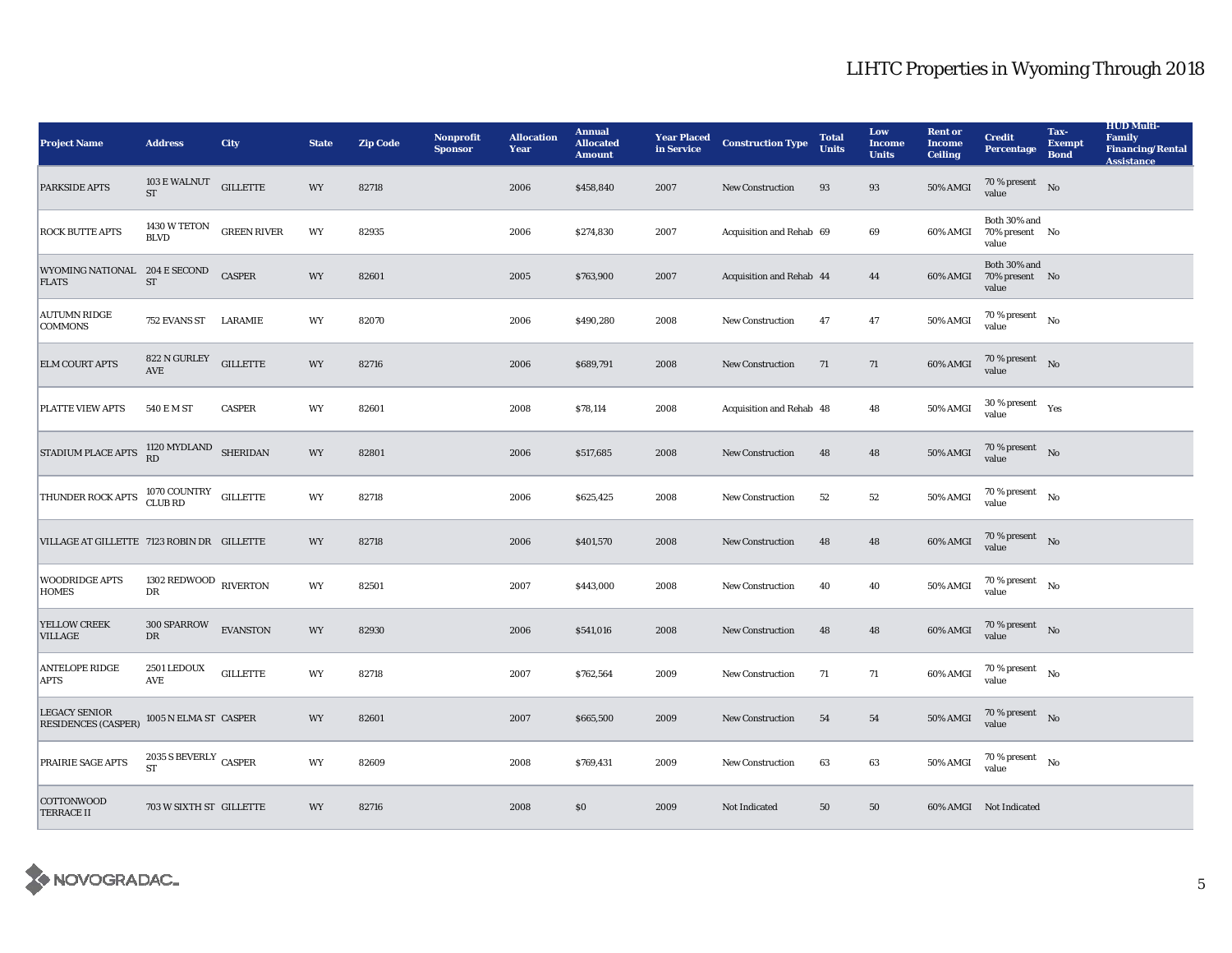| <b>Project Name</b>                  | <b>Address</b>                                   | <b>City</b>     | <b>State</b> | <b>Zip Code</b> | Nonprofit<br><b>Sponsor</b> | <b>Allocation</b><br><b>Year</b> | <b>Annual</b><br><b>Allocated</b><br><b>Amount</b> |      | <b>Year Placed Construction Type</b><br>in Service <b>Construction</b> Type | <b>Total</b><br><b>Units</b> | Low<br><b>Income</b><br><b>Units</b> | <b>Rent or</b><br><b>Income</b><br><b>Ceiling</b> | <b>Credit</b><br>Percentage                      | Tax-<br><b>Exempt</b><br><b>Bond</b> | <b>HUD Multi-</b><br><b>Family</b><br><b>Financing/Rental</b><br><b>Assistance</b> |
|--------------------------------------|--------------------------------------------------|-----------------|--------------|-----------------|-----------------------------|----------------------------------|----------------------------------------------------|------|-----------------------------------------------------------------------------|------------------------------|--------------------------------------|---------------------------------------------------|--------------------------------------------------|--------------------------------------|------------------------------------------------------------------------------------|
| <b>ASPEN CREEK APTS</b>              | $2000 \, \mbox{CORNER}$<br><b>CREEKLN</b>        | <b>JACKSON</b>  | WY           | 83001           |                             | 2009                             | \$225,180                                          | 2010 | Acquisition and Rehab 24                                                    |                              | 24                                   |                                                   | Both 30% and<br>60% AMGI 70% present No<br>value |                                      |                                                                                    |
| <b>CORNERSTONE APTS</b>              | 915 N ELMA ST CASPER                             |                 | <b>WY</b>    | 82601           |                             | 2008                             | \$622,769                                          | 2010 | <b>New Construction</b>                                                     | 36                           | 36                                   | 60% AMGI                                          | $70\,\%$ present $$\rm{No}$$ value               |                                      |                                                                                    |
| <b>ELKHORN APTS</b>                  | 2953 CENTRAL CASPER<br>DR                        |                 | WY           | 82604           |                             | 2009                             | \$772,422                                          | 2010 | New Construction                                                            | 48                           | 48                                   |                                                   | 70 % present $N_0$<br>value                      |                                      |                                                                                    |
| <b>ROCKY POINT APTS</b>              | 215 FEATHER<br><b>WAY</b>                        | <b>EVANSTON</b> | WY           | 82930           |                             | 2009                             | \$154,255                                          | 2010 | Acquisition and Rehab 23                                                    |                              | 23                                   |                                                   | Both 30% and<br>60% AMGI 70% present No<br>value |                                      |                                                                                    |
| <b>MEADOWS APTS</b>                  | 2955 CENTRAL CASPER<br>DR                        |                 | WY           | 82604           |                             | 2009                             | \$320,675                                          | 2010 | <b>New Construction</b>                                                     | 48                           | 48                                   |                                                   | $70\%$ present No<br>value                       |                                      |                                                                                    |
| <b>ROLLING ROCK APTS</b>             | $\frac{318}{\text{D}\text{R}}$ MONTALTO CHEYENNE |                 | WY           | 82007           |                             | 2010                             | \$950,259                                          | 2011 | <b>New Construction</b>                                                     | 60                           | 60                                   |                                                   | $70\,\%$ present $$$ No value                    |                                      |                                                                                    |
| <b>STONEY HILL APTS</b>              | 4134 TALON DR CASPER                             |                 | WY           | 82604           |                             | 2010                             | \$944,504                                          | 2011 | New Construction                                                            | 60                           | 60                                   |                                                   | $70\%$ present No<br>value                       |                                      |                                                                                    |
| <b>WINDRIDGE APTS</b>                | 2673 LEDOUX<br><b>AVE</b>                        | <b>GILLETTE</b> | WY           | 82718           |                             | 2009                             | \$405,046                                          | 2011 | <b>New Construction</b>                                                     | 48                           | 48                                   |                                                   | $70\%$ present No<br>value                       |                                      |                                                                                    |
| <b>CEDAR MOUNTAIN</b><br><b>APTS</b> | 2289 PIONEER<br>AVE                              | CODY            | WY           | 82414           |                             | 2011                             | \$228,888                                          | 2012 | New Construction                                                            | 12                           | 12                                   | 50% AMGI                                          | $70\,\%$ present $$\rm{No}$$ value               |                                      |                                                                                    |
| <b>COVEY RUN APTS</b>                | 2350 W FIFTH SHERIDAN<br>ST                      |                 | WY           | 82801           |                             | 2011                             | \$645,901                                          | 2012 | <b>New Construction</b>                                                     | 42                           | 42                                   |                                                   | 70 % present $\qquad N$ o<br>value               |                                      |                                                                                    |
| <b>MEADOWVIEW APTS</b><br>(WORLAND)  | 3316<br>PAINTBRUSH WORLAND<br>LN                 |                 | WY           | 82401           |                             | 2011                             | \$244,091                                          | 2012 | <b>New Construction</b>                                                     | 12                           | 12                                   |                                                   | $70\,\%$ present $\quad$ No<br>value             |                                      |                                                                                    |
| <b>OAKRIDGE APTS</b><br>(DOUGLAS)    | 501 WILLOW DR DOUGLAS                            |                 | <b>WY</b>    | 82633           |                             | 2011                             | \$243,861                                          | 2012 | <b>New Construction</b>                                                     | 12                           | 12                                   |                                                   | $70\%$ present No<br>value                       |                                      |                                                                                    |
| PEAK APTS                            | $2200\,\mathrm{W}$ FIFTH SHERIDAN<br><b>ST</b>   |                 | WY           | 82801           |                             | 2011                             | \$767,599                                          | 2012 | New Construction                                                            | 47                           | 47                                   |                                                   | $70\%$ present No<br>value                       |                                      |                                                                                    |
| <b>PINEWOOD APTS</b>                 | 16 OSTERHOUT BIG PINEY<br>DR                     |                 | WY           | 83113           |                             | 2011                             | \$244,086                                          | 2012 | New Construction                                                            | 12                           | $12\,$                               |                                                   | 70 % present No<br>value                         |                                      |                                                                                    |
| <b>STONE PILE</b>                    | $120$ E MONTANA $\,$ SHERIDAN $\,$<br><b>ST</b>  |                 | WY           | 82801           |                             | 2011                             | \$353,762                                          | 2012 | <b>New Construction</b>                                                     | 20                           | 20                                   |                                                   | $70\,\%$ present $\quad$ No<br>value             |                                      |                                                                                    |

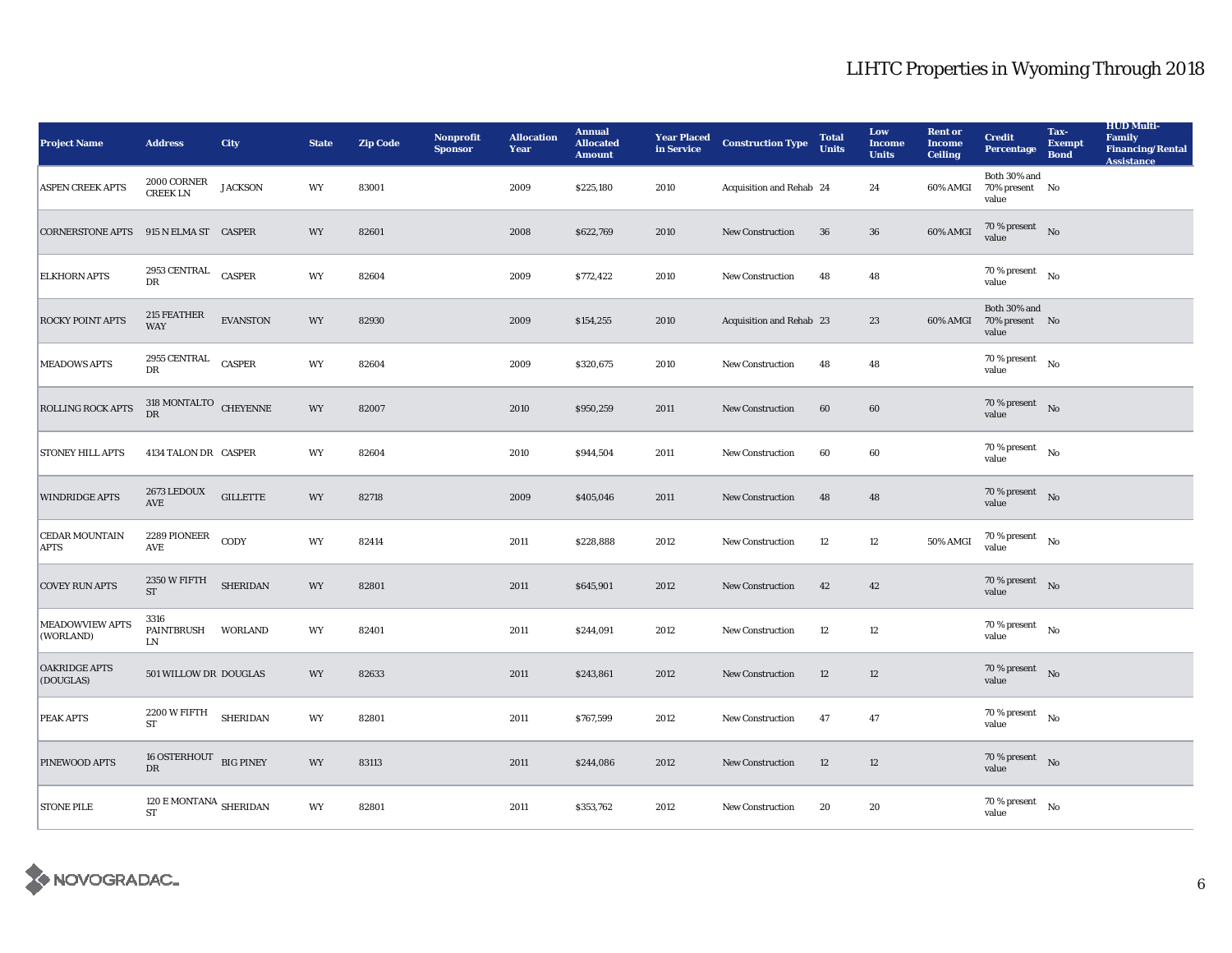| <b>Project Name</b>                                            | <b>Address</b>                                   | <b>City</b>         | <b>State</b> | <b>Zip Code</b> | <b>Nonprofit</b><br><b>Sponsor</b> | <b>Allocation</b><br><b>Year</b> | <b>Annual</b><br><b>Allocated</b><br><b>Amount</b> | <b>Year Placed</b><br>in Service | <b>Construction Type</b> | <b>Total</b><br><b>Units</b> | Low<br><b>Income</b><br><b>Units</b> | <b>Rent or</b><br><b>Income</b><br><b>Ceiling</b> | <b>Credit</b><br>Percentage             | Tax-<br><b>Exempt</b><br><b>Bond</b> | <b>HUD Multi-</b><br><b>Family</b><br><b>Financing/Rental</b><br><b>Assistance</b> |
|----------------------------------------------------------------|--------------------------------------------------|---------------------|--------------|-----------------|------------------------------------|----------------------------------|----------------------------------------------------|----------------------------------|--------------------------|------------------------------|--------------------------------------|---------------------------------------------------|-----------------------------------------|--------------------------------------|------------------------------------------------------------------------------------|
| <b>BLUE RIDGE APTS</b><br><b>LANDER</b>                        | 1026 E MAIN ST LANDER                            |                     | WY           | 82520           | No                                 | 2012                             | \$544,919                                          | 2013                             | <b>New Construction</b>  | 40                           | 39                                   | 60% AMGI                                          | Both 30% and<br>70% present No<br>value |                                      | No                                                                                 |
| <b>CREEKSIDE APTS</b>                                          | 2340 REAGAN<br>AVE                               | <b>ROCK SPRINGS</b> | WY           | 82901           | No                                 | 2012                             | \$472,373                                          | 2013                             | New Construction         | 36                           | 35                                   | 60% AMGI                                          | Both 30% and<br>70% present No<br>value |                                      | No                                                                                 |
| <b>HIGH PLAINS APTS</b>                                        | 420 COLLEGE<br>DR                                | <b>TORRINGTON</b>   | WY           | 82240           | Yes                                | 2011                             | \$475,000                                          | 2013                             | <b>New Construction</b>  | 32                           | $32\,$                               | 60% AMGI                                          | Both 30% and<br>70% present No<br>value |                                      | $\mathbf{No}$                                                                      |
| <b>LEGACY SENIOR</b><br>RESIDENCES -<br><b>CHEYENNE</b>        | 4104<br><b>GREENWAY ST</b>                       | <b>CHEYENNE</b>     | WY           | 82001           | $\rm No$                           | 2011                             | \$875,000                                          | 2013                             | New Construction         | 54                           | 54                                   | 60% AMGI                                          | Both 30% and<br>70% present No<br>value |                                      | No                                                                                 |
| CEDAR CREEK I APTS - 340 RANCHER<br><b>JACKSON</b>             | ST                                               | <b>JACKSON</b>      | WY           | 83001           | No                                 | 2013                             | \$221,400                                          | 2014                             | Acquisition and Rehab 24 |                              | 23                                   | 60% AMGI                                          | Both 30% and<br>70% present No<br>value |                                      | No                                                                                 |
| <b>CEDAR CREEK II</b><br><b>APARTMENTS -</b><br><b>JACKSON</b> | 2200 CORNER<br><b>CREEK LANE</b>                 | <b>JACKSON</b>      | WY           | 83001-0000      | No                                 | 2014                             | \$218,178                                          | 2015                             | Acquisition and Rehab 28 |                              | 27                                   | 60% AMGI                                          | Both 30% and<br>70% present No<br>value |                                      | No                                                                                 |
| <b>COPPER MOUNTAIN</b><br><b>APARTMENTS</b>                    | 614 HILL<br><b>STREET</b>                        | <b>RIVERTON</b>     | WY           | 82501-0000      | No                                 | 2014                             | \$222,333                                          | 2016                             | <b>New Construction</b>  | 12                           | 12                                   | 60% AMGI                                          | Both 30% and<br>70% present No<br>value |                                      | No                                                                                 |
| PHEASANT RIDGE<br><b>APARTMENTS</b>                            | 2385 E. 8TH<br><b>STREET</b>                     | <b>CASPER</b>       | WY           | 82609-0000      | No                                 | 2014                             | \$417,585                                          | 2016                             | <b>New Construction</b>  | 36                           | 36                                   | 60% AMGI                                          | Both 30% and<br>70% present No<br>value |                                      | No                                                                                 |
| <b>TIGEE VILLAGE</b>                                           | 37 N FORK<br><b>ROAD</b>                         | FORT WASHAKIE WY    |              | 82514-0000      | No                                 | 2014                             | \$270,127                                          | 2016                             | New Construction         | 20                           | 20                                   | 60% AMGI                                          | Both 30% and<br>70% present No<br>value |                                      | No                                                                                 |
| <b>WOLF CREEK</b><br><b>APARTMENTS</b>                         | 608 WOLF<br><b>CREEK DRIVE</b>                   | <b>RIVERTON</b>     | WY           | 82501-0000      | Yes                                | 2014                             | \$166,707                                          | 2016                             | <b>New Construction</b>  | 12                           | 12                                   | 60% AMGI                                          | Both 30% and<br>70% present No<br>value |                                      | No                                                                                 |
| <b>CAPITAL COURT</b><br><b>APARTMENTS</b>                      | 1902 SOUTH<br><b>AVENUE B6</b>                   | <b>CHEYENNE</b>     | WY           | 82007           | No                                 | 2015                             | \$0                                                | 2017                             | Not Indicated            | 60                           | 59                                   | 60% AMGI                                          | 70 % present<br>value                   |                                      |                                                                                    |
| <b>GRAND HARMONY</b><br><b>APARTMENTS (800)</b>                | 1524 GRAND<br><b>HARMONY</b><br><b>BLVD</b> #111 | <b>CHEYENNE</b>     | WY           | 82007           | No                                 | 2015                             | S <sub>0</sub>                                     | 2017                             | Not Indicated            | 33                           | 33                                   | 60% AMGI                                          | 70 % present<br>value                   |                                      |                                                                                    |
| <b>ROCK CREEK</b><br><b>APARTMENTS</b>                         | 1206 22ND<br><b>STREET</b>                       | <b>WHEATLAND</b>    | WY           | 82201           | $\mathbf{N}\mathbf{o}$             | 2015                             | S <sub>0</sub>                                     | 2017                             | Not Indicated            | 12                           | 12                                   | 60% AMGI                                          | 70 % present<br>value                   |                                      |                                                                                    |
| <b>SAGE RIDGE</b><br><b>APARTMENTS</b>                         | 2625 LEDOUX<br><b>AVENUE</b>                     | <b>GILLETTE</b>     | WY           | 82718           | No                                 | 2015                             | S <sub>0</sub>                                     | 2017                             | Not Indicated            | 54                           | 53                                   | 60% AMGI                                          | 70 % present<br>value                   |                                      | Yes                                                                                |
| <b>CEDAR BLUFF</b><br><b>APARTMENTS</b>                        | 2732 COUGAR<br><b>AVENUE</b>                     | CODY                | <b>WY</b>    | 82414           | No                                 | 2016                             | \$0                                                | 2018                             | Not Indicated            | 24                           | 23                                   | 60% AMGI                                          | 70 % present<br>value                   |                                      |                                                                                    |